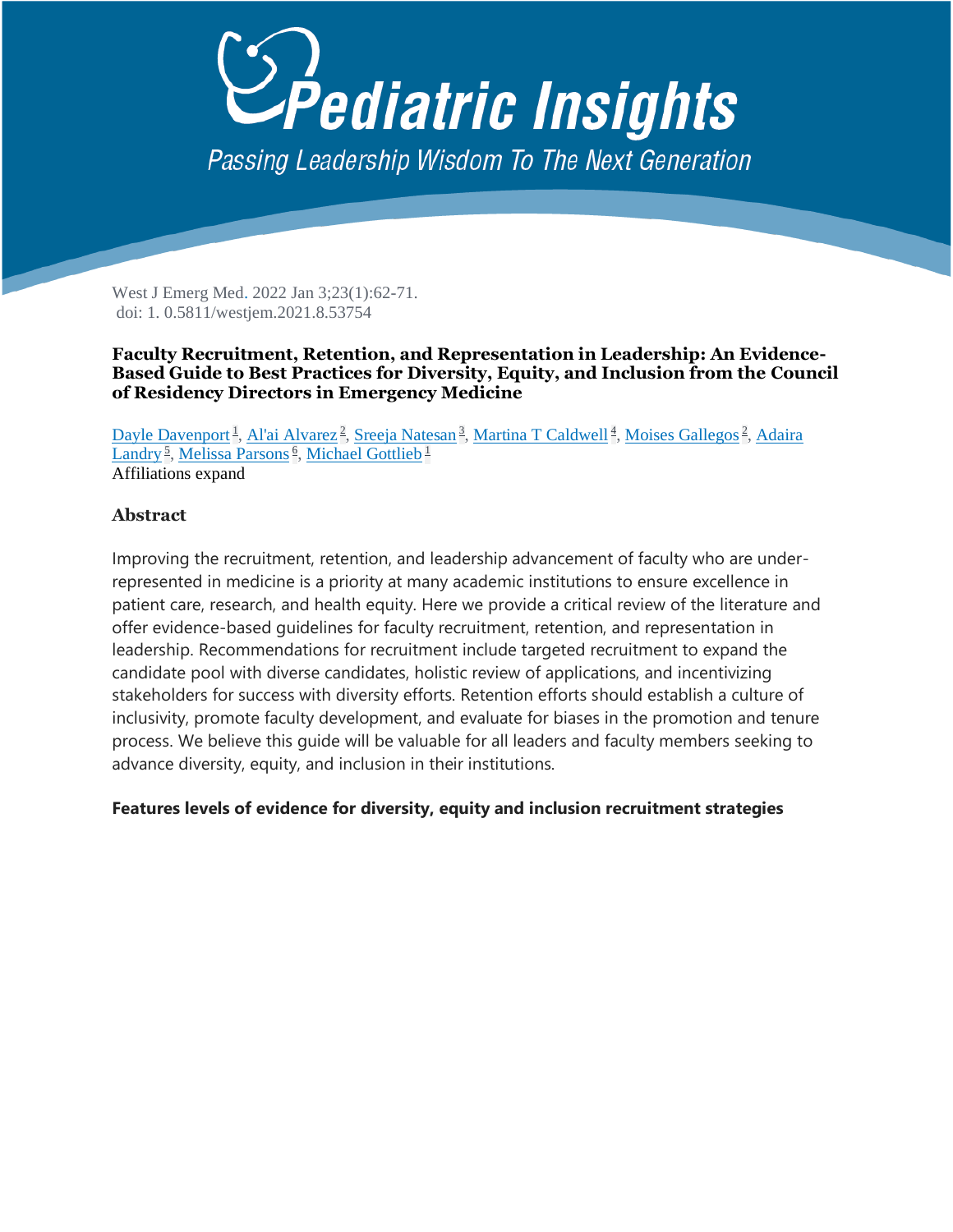# *Pediatric Insights* Passing Leadership Wisdom To The Next Generation

Mol Biol Cell .2019 Oct 15;30(22):2744-2749.

## **Strategies to improve equity in faculty hiring** [Needhi Bhalla](https://pubmed.ncbi.nlm.nih.gov/?term=Bhalla+N&cauthor_id=31609672)<sup>[1](https://pubmed.ncbi.nlm.nih.gov/31609672/#affiliation-1)</sup>

## **Abstract**

Through targeted recruitment and interventions to support their success during training, the fraction of trainees (graduate students and postdoctoral fellows) in academic science from historically underrepresented groups has steadily increased. However, this trend has not translated to a concomitant increase in the number of faculty from these underrepresented groups. Here, I focus on proven strategies that departments and research institutions can develop to increase equity in faculty hiring and promotion to address the lack of racial and gender diversity among their faculty.

## **Very practical recommendations similar to the ones we emphasized**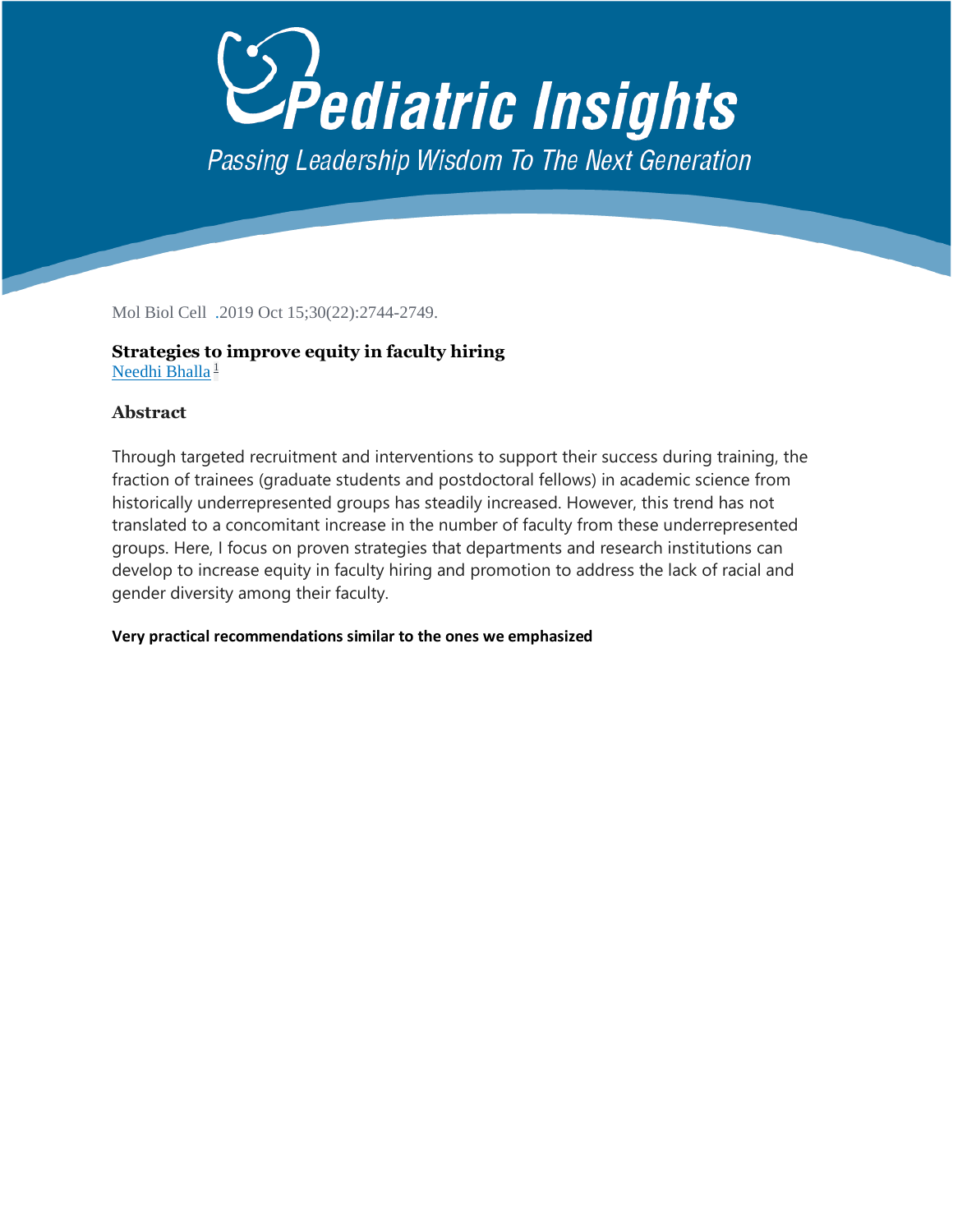

J Natl Med Assoc.2018 Feb;110(1):58-64.

## **Challenges in Recruiting, Retaining and Promoting Racially and Ethnically Diverse Faculty**

[Samantha E Kaplan](https://pubmed.ncbi.nlm.nih.gov/?term=Kaplan+SE&cauthor_id=29510845)<sup>[1](https://pubmed.ncbi.nlm.nih.gov/29510845/#affiliation-1)</sup>, [Christine M Gunn](https://pubmed.ncbi.nlm.nih.gov/?term=Gunn+CM&cauthor_id=29510845)<sup>2</sup>[,](https://pubmed.ncbi.nlm.nih.gov/29510845/#affiliation-4) [Anthony K Kulukulualani](https://pubmed.ncbi.nlm.nih.gov/?term=Kulukulualani+AK&cauthor_id=29510845)<sup>[3](https://pubmed.ncbi.nlm.nih.gov/29510845/#affiliation-3)</sup>, [Anita Raj](https://pubmed.ncbi.nlm.nih.gov/?term=Raj+A&cauthor_id=29510845)<sup>4</sup>,

## **Abstract**

**Background:** Despite individual and institutional awareness of the inequity in retention, promotion and leadership of racially and ethnically underrepresented minority faculty in academic medicine, the number of such faculty remains unacceptably low. The authors explored challenges to the recruitment, retention and promotion of underrepresented faculty among a sample of leaders at academic medical centers.

**Methods:** Semi-structured interviews were conducted from 2011 to 2012 with 44 senior faculty leaders, predominantly members of the Group on Diversity and Inclusion (GDI) and/or the Group on Women in Medical Sciences (GWIMS), at the 24 randomly selected medical schools of the National Faculty Survey of 1995. All institutions were in the continental United States and balanced across public/private status and geographic region. Interviews were audio-taped, transcribed, and organized into content areas before conducting inductive thematic analysis. Themes expressed by multiple informants were studied for patterns of association.

**Results:** The climate for underrepresented minority faculty was described as neutral to positive. Three consistent themes were identified regarding the challenges to recruitment, retention and promotion of underrepresented faculty: 1) the continued lack of a critical mass of minority faculty; 2) the need for coordinated programmatic efforts and resources necessary to address retention and promotion; and 3) the need for a senior leader champion.

**Conclusion:** Despite a generally positive climate, the lack of a critical mass remains a barrier to recruitment of racially and ethnically underrepresented faculty in medicine. Programs and resources committed to retention and promotion of minority faculty and institutional leadership are critical to building a diverse faculty.

**Keywords:** Academic climate; Faculty development; Faculty retention; Underrepresented minority faculty.